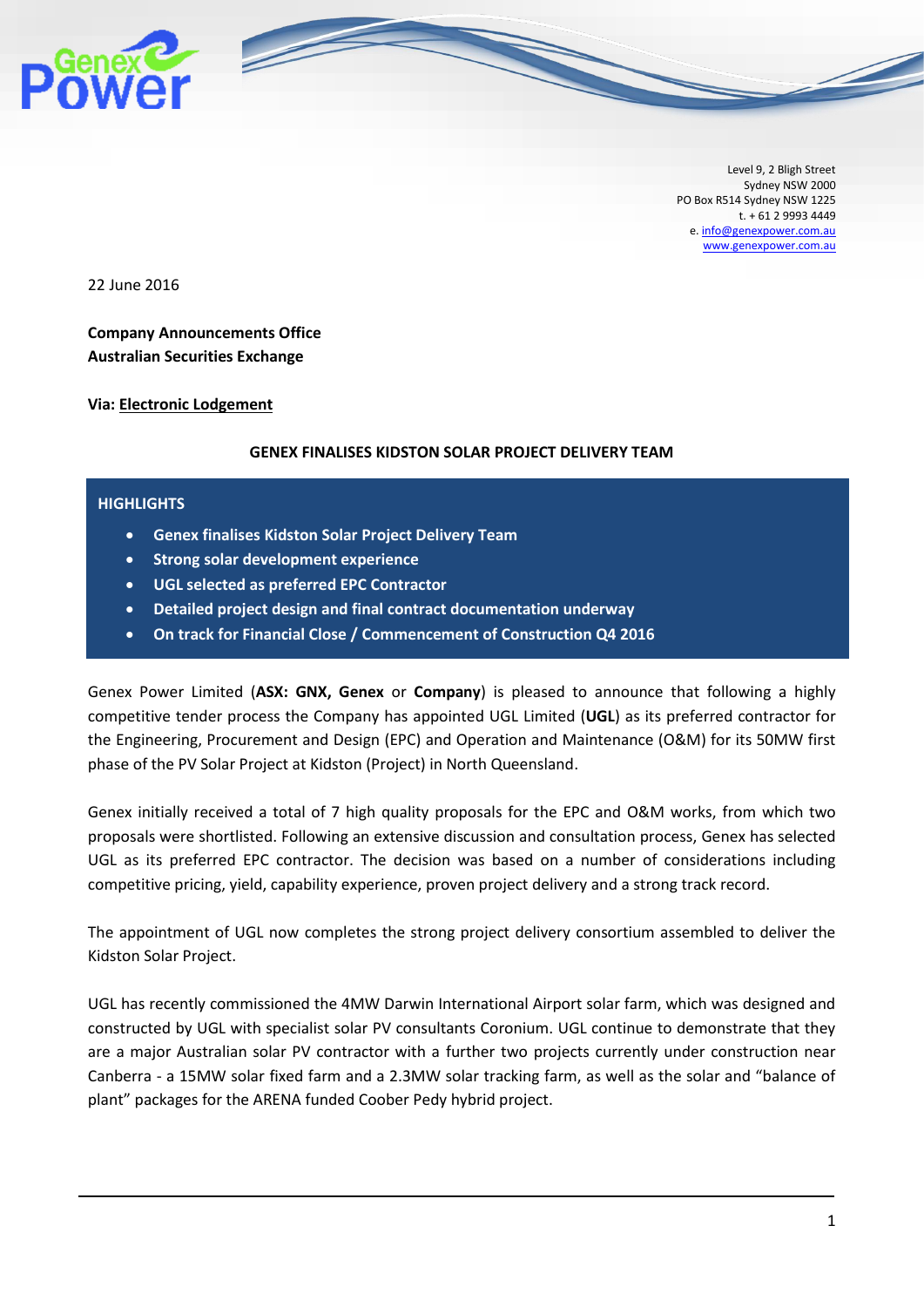

### *Table 1: Summary of Genex appointed consultants for the Kidston 50MW PV Solar Project*

| <b>Company</b>                                            |                                              | <b>Key Role(s)</b>                                            |
|-----------------------------------------------------------|----------------------------------------------|---------------------------------------------------------------|
| <b>Power</b>                                              | Genex (Solar) Pty Limited                    | Project Sponsor                                               |
| <b>AECOM</b>                                              | AECOM Australia Pty Ltd                      | Owner's Engineer and Technical<br>Advisor                     |
| <b>ZUGL</b>                                               | <b>UGL Engineering Pty Limited</b>           | EPC Contractor, Operations &<br><b>Maintenance Contractor</b> |
| Coronium                                                  | Coronium Pty Limited                         | Specialist Solar PV Consultant                                |
|                                                           | <b>Ergon Energy Corporation Limited</b>      | <b>Distribution Connection</b>                                |
| <b>SOCIETE GENERALE</b><br>Corporate & Investment Banking | Societe Generale                             | Mandated Lead Arranger and<br><b>Financial Advisor</b>        |
|                                                           | <b>OST Energy</b>                            | Lender's Independent Engineer for<br>Due Diligence            |
| BAKER & MCKENZIE                                          | Baker & McKenzie                             | Project Legal Adviser                                         |
| $\blacktriangle$ JLT                                      | Jardine Lloyd Thomson                        | <b>Insurance Advisor</b>                                      |
|                                                           | PricewaterhouseCoopers Securities<br>Limited | <b>Tax Structuring Advisor</b>                                |

The appointment of UGL is the latest in a series of announcements detailing the significant progress Genex has made on its Kidston Solar Project since commencement in October 2015.

| Table 2: Summary of ASX Announcements - Kidston 50MW PV Solar Project |
|-----------------------------------------------------------------------|
|-----------------------------------------------------------------------|

| # | <b>Date</b>     | <b>Announcement Title</b>                                     |
|---|-----------------|---------------------------------------------------------------|
|   | 8 October 2015  | Feasibility Study commenced for 150MW Kidston Solar Project   |
| 2 | 14 January 2016 | Genex through to final round of ARENA Solar Funding Program   |
| 3 | 18 January 2016 | Genex granted Ownership of Kidston Project Site               |
| 4 | 2 February 2016 | Genex receives Development Approval for Kidston Solar Project |
| 5 | 2 March 2016    | 2 EPC Proposals shortlisted for Kidston Solar PV Project      |
| 6 | 3 March 2016    | Kidston Declared a Prescribed Project by Qld State Government |
| 7 | 4 April 2016    | Solar Project Update                                          |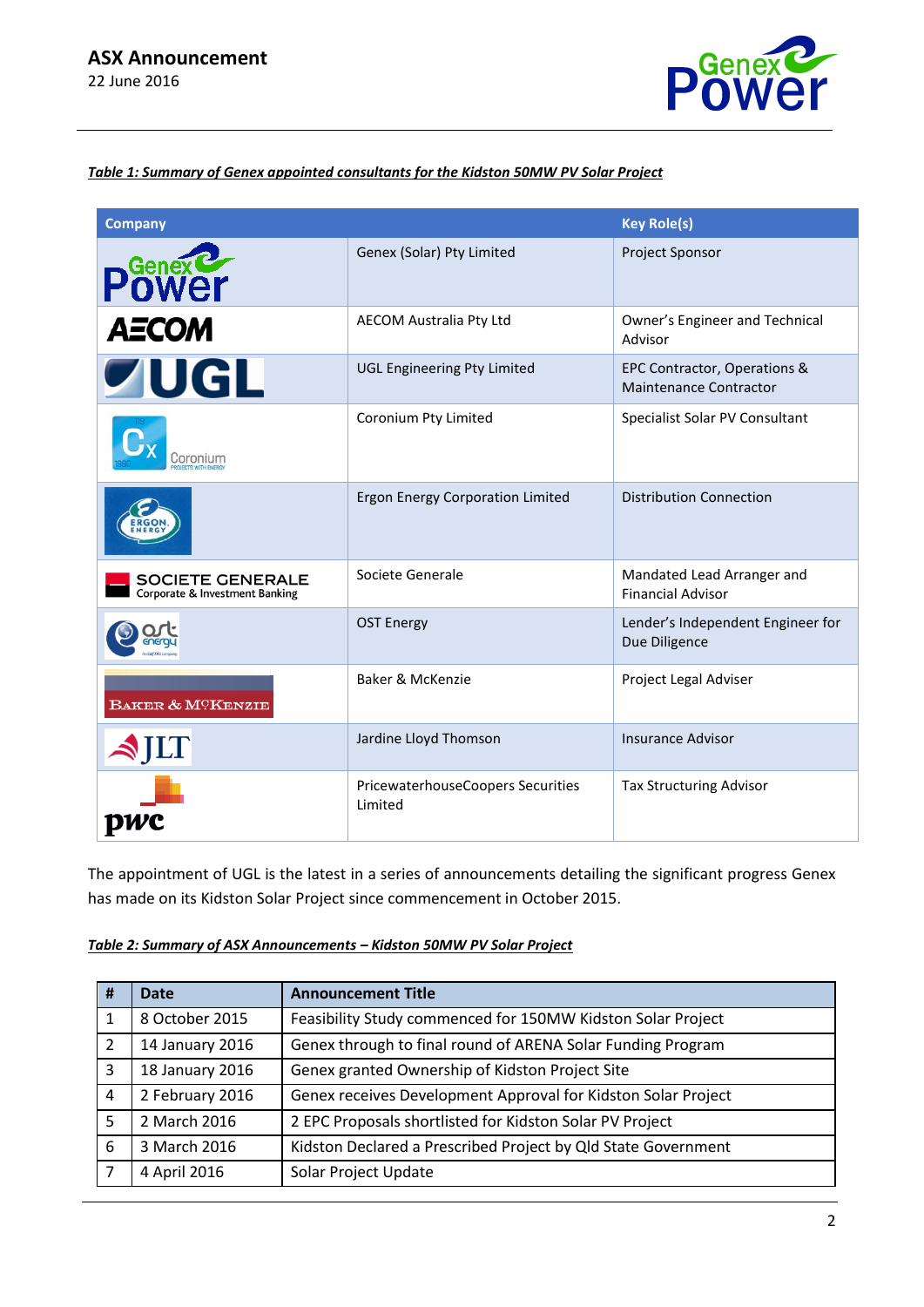

| #  | <b>Date</b>  | <b>Announcement Title</b>                                          |
|----|--------------|--------------------------------------------------------------------|
| 8  | 5 May 2016   | Kidston Solar Project receives Environmental Approval              |
| 9  | 10 May 2016  | Connection Agreement signed with Ergon for Kidston Solar           |
| 10 | 16 May 2016  | Debt Funding Mandate with Societe Generale for Kidston Solar       |
| 11 | 7 June 2016  | Genex Appoints AECOM as Owner's Engineer for Kidston Solar Project |
| 12 | 22 June 2016 | Genex Appoints UGL as Preferred EPC & O&M Contractor               |

Genex remains on track to commence construction of the Project later this year and is targeting first cash flow within 12 months of construction commencing.

### *Table 3: Project timeline - Kidston 50MW PV Solar Project*

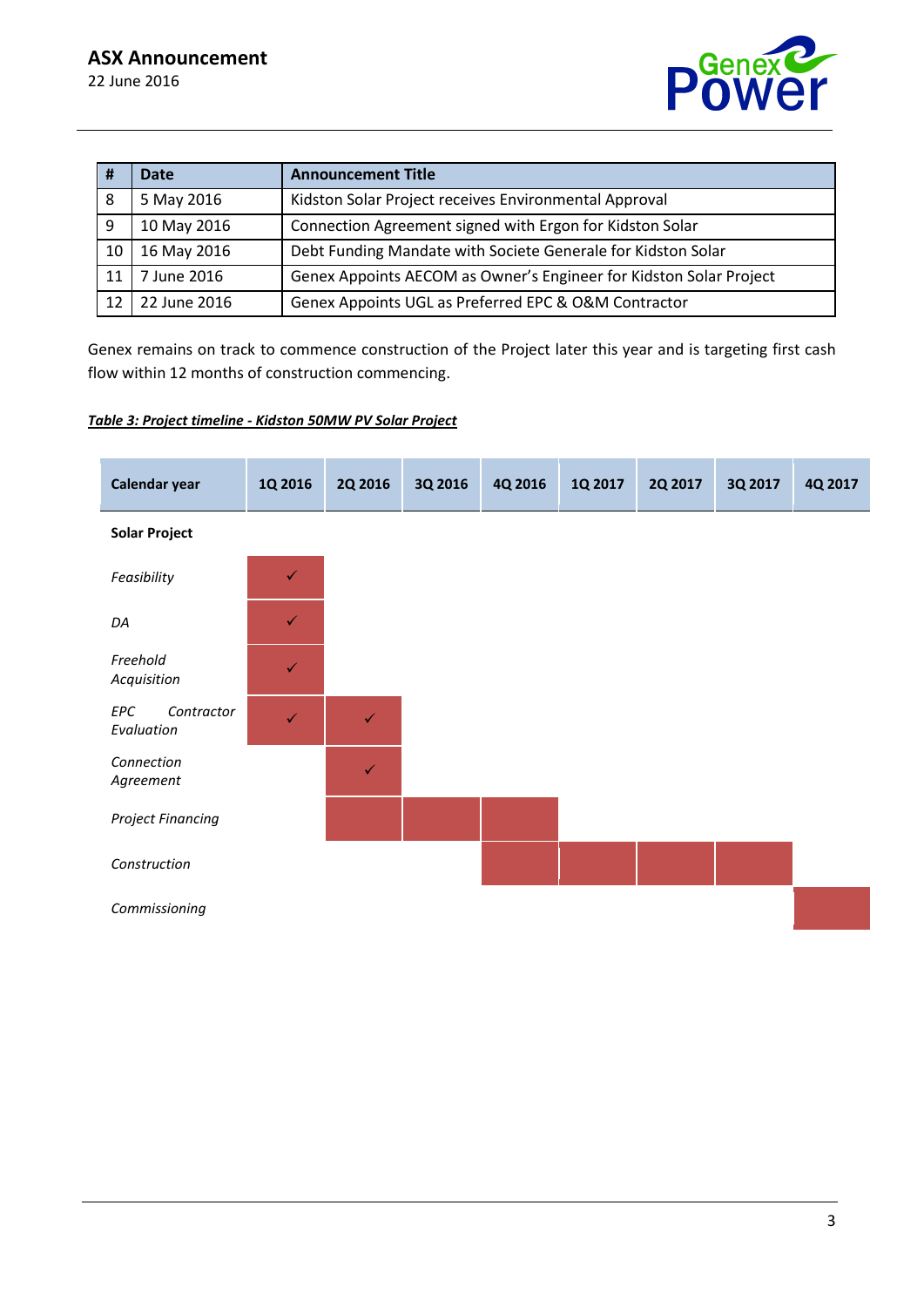



# *Figure 1: Kidston 50MW PV Solar Project – Illustrative General Arrangement*

Commenting on the appointment of UGL, Genex Power's Managing Director Michael Addison said:

*"The Board of Genex is pleased with the appointment of UGL as the Company's preferred EPC and O&M Contractor. The interest shown by UGL along with all tenderers in the process is demonstrative of the unique quality of the Project. UGL is a highly reputable organisation with a proven track record of delivery on projects in which it engages. We look forward to a strong and credible working relationship with UGL over the next 12 months".*

*Commenting on the appointment, UGL CEO, Ross Taylor said:*

*"UGL is delighted to be selected by Genex as a key contributor to the first stage of the Kidston Solar Project, joining a strong team in the future delivery of this innovative solution to Australia's energy needs. We look forward to working with Genex and other project team members in progressing this project to the next stage over the coming months".*

# **CONTACT:**

**Michael Addison Simon Kidston** Managing Director **Executive Director** Executive Director Tel: +61 2 9993 4411 Tel: +61 2 9993 4443 Email: m[a@genexpower.com.au](mailto:sk@genexpower.com.au) Email[: sk@genexpower.com.au](mailto:sk@genexpower.com.au)